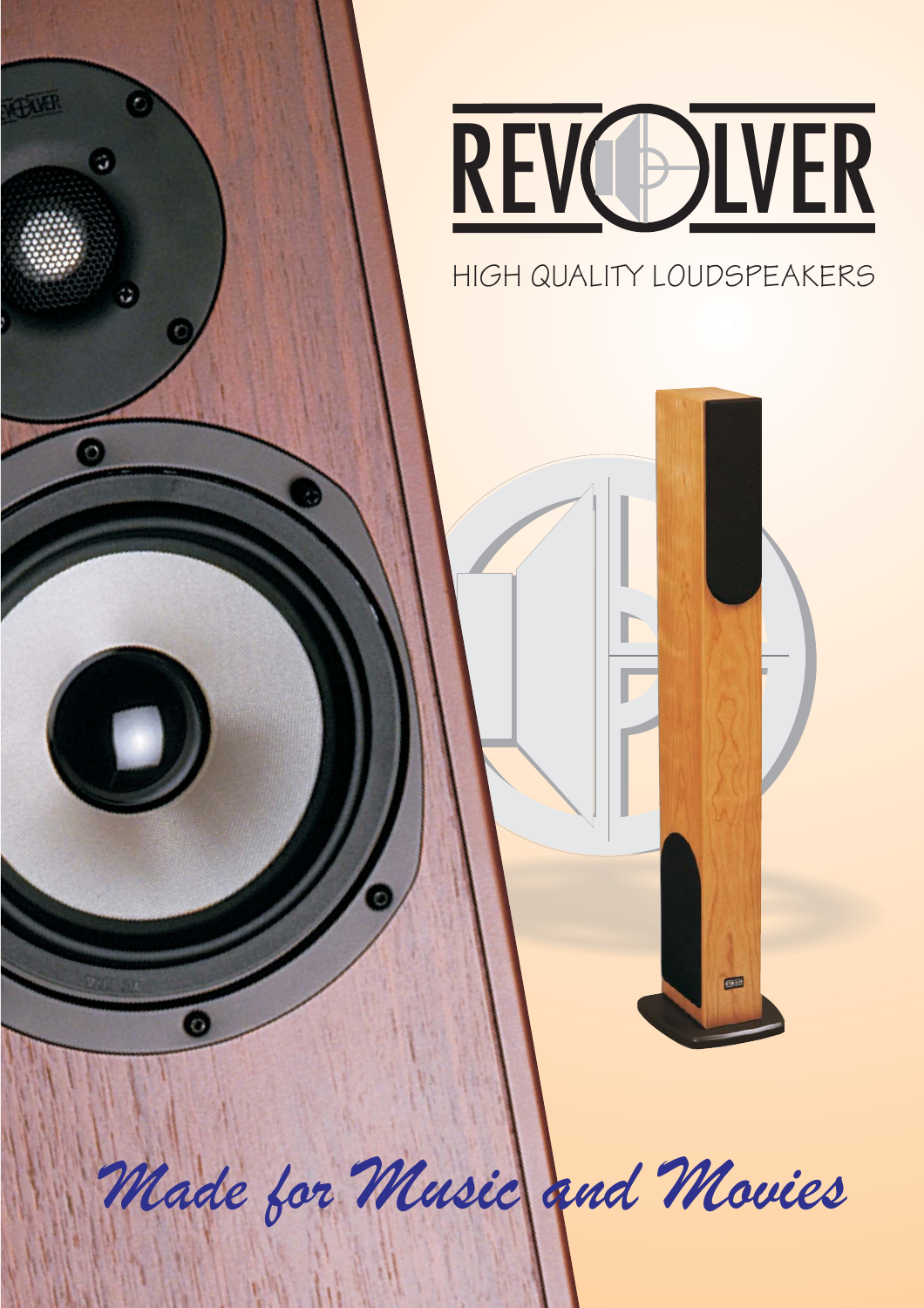

# 'RW' series



*.......'Smooth, uncoloured, powerful and revealing, the RW45 also has oodles of bass. Good all round, it's a big hearted floorstander, an exemplar of the breed'.*

**Hi Fi World** magazine

# **Power, performance and presence.**

This distinguished, powerful and versatile floorstander is the flagship model of the range. Equally at home with either music or movies as the sound source, the RW45 delivers a dramatic, lifelike performance with a great authority and scale.

The seamless integration of the drive units, fine control, superb dynamic range and balanced, natural sound combine to give a consistency of performance over a wide range of programme types and at all volume



A superb sense of location is obtained from the well formed stereo image, which has excellent focus and depth.

Treble response is crisp and finely detailed, while the smooth yet revealing mid range has stunning clarity and purity which accurately portrays the innate qualities of any recording. Deep, articulate bass is available in prodigious amounts, with sufficient extension to energise ethereal subsonics within the listening

The substantial bass reflex cabinet features a sealed enclosure for the mid range unit and a full circumferential brace between the two bass units, reducing cabinet colouration to a minimum.

The 3 way crossover is hard wired, and the use of audiophile components reduces distortion. The smooth impedance curve and power handling capability results in an extremely efficient loudspeaker, which is suitable for use with all types of

High rigidity, extending spiked feet are supplied with each loudspeaker for increased stability and effective coupling to the

An extremely versatile loudspeaker, the RW45 is capable of delivering the type of dynamic force needed from primary front channel Home Cinema speakers, whilst also conveying the subtlety, finesse and timbre of musical instruments in an optimal acoustic performance.

#### **The REVOLVER evolution .**

REVOLVER<sup>™</sup> is a name that has been established within the Hi Fi industry for many years. Initially it was associated with a successful range of turntables; now it has re-emerged as the brand name for a range of high quality, high performance loudspeakers produced in the United Kingdom by the Acoustic Partnership LLP.

The team behind REVOLVER<sup>™</sup>loudspeakers has accrued a wealth of experience in all aspects of the audio business over the past three decades, and our talented designer has a proven track record of successful, technically proficient, acoustic design.

In this age of ever expanding demands for audio reproduction, the company has achieved its aim of producing a range of loudspeakers suitable for both two channel, multi channel, and Home Cinema requirements, at realistic prices.

press and the numerous favourable comments received from many satisfied REVOLVER customers. The success of these designs is evident from the critical acclaim they have received in the technical

# LIGHT CHERRY DARK CHERRY **FINISH OPTIONS**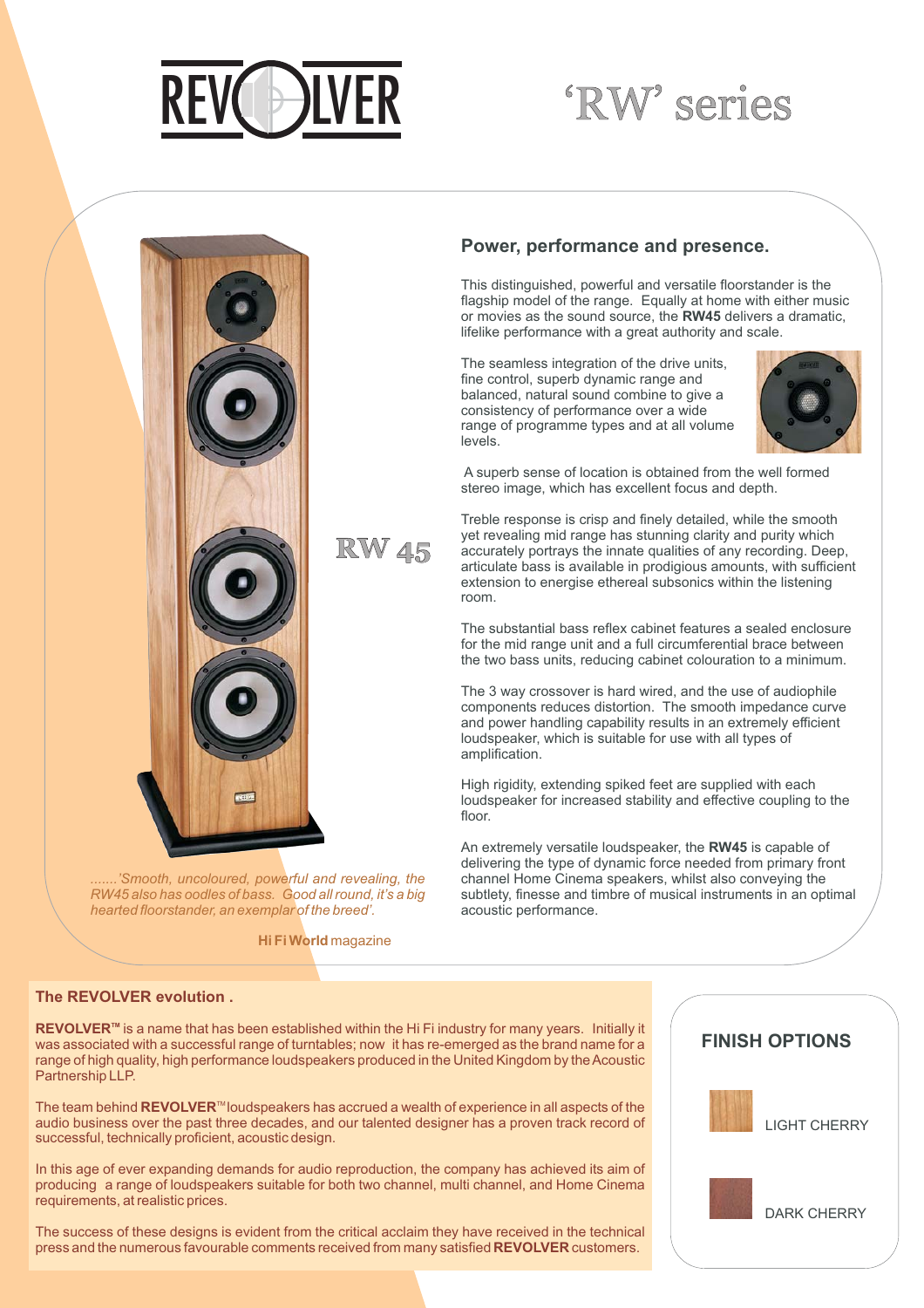**RW 16**



. *......'Fast, clear and punchy, this baby has unparalleled grip and speed. Revealing of instrumental timbre like few others, the RW16 is a class act'.*

#### **Hi Fi World** magazine

*.......'Excellent levels of refinement; smooth and* Their overall delivery is *impressive and with its fine midrange/bass output, they sound tight and punchy. They are superb for long listening sessions'.*

**What Hi Fi** magazine

#### **Small in size, but large in performance.**

This compact loudspeaker is a rear ported 2 way bookshelf model which can be used in stereo pairs, or as rear speakers for home cinema or multi-channel audio systems.

The rigid cabinet construction provides a solid base for both drive units and features radiused edges for improved sound dispersion. The drive units are carefully integrated to give tonal accuracy to the sound source and to deliver an excellent stereo image and musical presence.

Easy to drive, the smooth impedance characteristics and generous power handling bring out the best from all types of amplification.

With its excellent dynamics, highly detailed midrange and superb low frequency performance, the RW16 always delivers outstanding results.

#### **Outstanding stand mount.**

The RW33 is a beautifully proportioned mid size, 2 way monitor suitable for stand mounting.

The sturdy cabinet has integral driver support for the mid/bass unit. This, together with the extra volume gained from the larger cabinet, produces solid and controlled bass extension.

Mid range performance is detailed, natural and musical, with a great sense of realism, whilst high frequencies are dynamic and revealing. Separation and sound staging are impressive, with excellent timing and wide dynamic range.

With its vibrant sound, fine spacious imaging and high efficiency, this loudspeaker provides stunning all round performance and tonal accuracy.



**RW 33**



**Home Cinema.**

The RW25 is a fully magnetically shielded centre channel loudspeaker ideally suited to home cinema use. The 2<sup>1</sup>/<sub>2</sub> way crossover optimises dispersion over a wide area, giving remarkable imaging and accurate dialogue replay. Outstanding dynamics, resolution and transient attack ensure full enjoyment of the cinema experience!

The speaker is sonically matched with other models in the range to give the integrated tonal balance and consistent sound presentation necessary for all multi channel formats.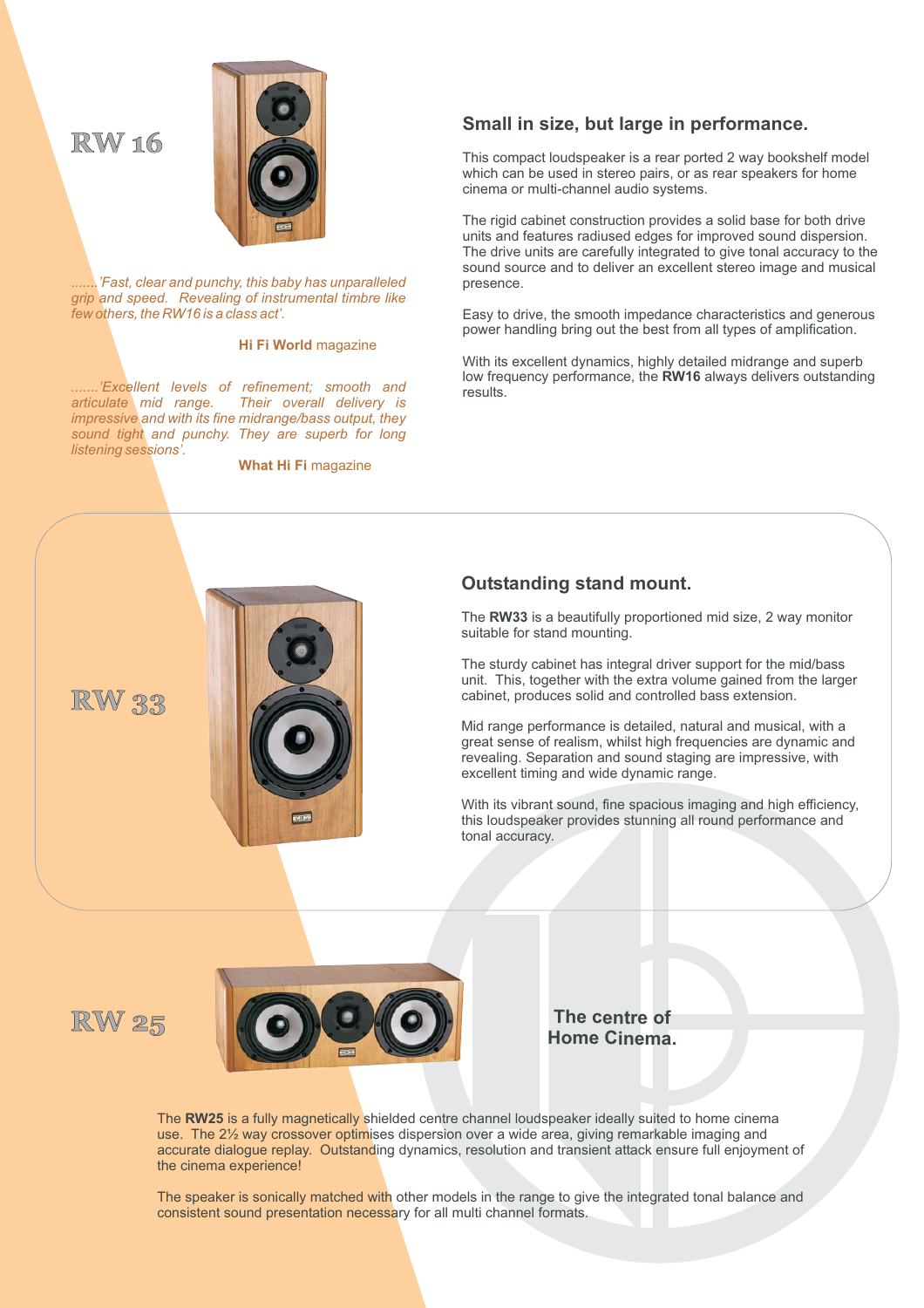# **CDEVER**  $A$ udio $V$ ue series



### **Slim, elegant and powerful.**

This diminutive floor standing loudspeaker sets a new trend in style and sound quality for Home Cinema and Stereo Hi-Fi.

The AVF has been specifically designed for use with either Music or Movies in line with the modern Multi-Media systems.

This stylish 'Real Wood Veneer matched pair' slim floorstander has an integral side firing Bass driver giving a Full Frequency Range performance. The resolution and fast transient attack, plus outstanding dynamics, result in full enjoyment of either Home Cinema or Stereo Hi-Fi reproduction.

The finely detailed, smooth and dynamic treble response is supplied by a 'Neo Magnet' version of the renowned Revolver Metal Dome Tweeter.

Midrange performance is dynamic and exciting for Home Cinema and is natural and musical for the nuances of Hi-Fi Stereo reproduction.

2 x 75mm 'Long Throw' Shielded Revolver drive units, placed equally above and below the Tweeter and loaded by an 'Infinite Baffle' enclosure, maintain the good sound dispersion characteristics which are particularly important for precise imaging.

The Bass drive unit uses 'Bass Reflex' loading, with the magnet braced to the cabinet to ensure the minimum of colouration and the maximum low frequency extension.

A fully hard-wired three way crossover using audiophile quality components is used to ensure seamless integration of the drive units, which gives a well balanced and natural sound with an excellent sound stage.

This loudspeaker has been designed to have the maximum flexibility in room positioning, to allow for fitting on the wall using optional AudioVue wall brackets, or to be self standing.

#### **RPO (Room Positioning Optimisation)**

A special feature of the AVF is the acoustic Room Position Optimisation (R.P.O.) System, which gives the option to maintain the deep and articulate bass quality wherever the loudspeaker is positioned.

This enables the loudspeaker to be part of the furnishings of the room without compromising performance.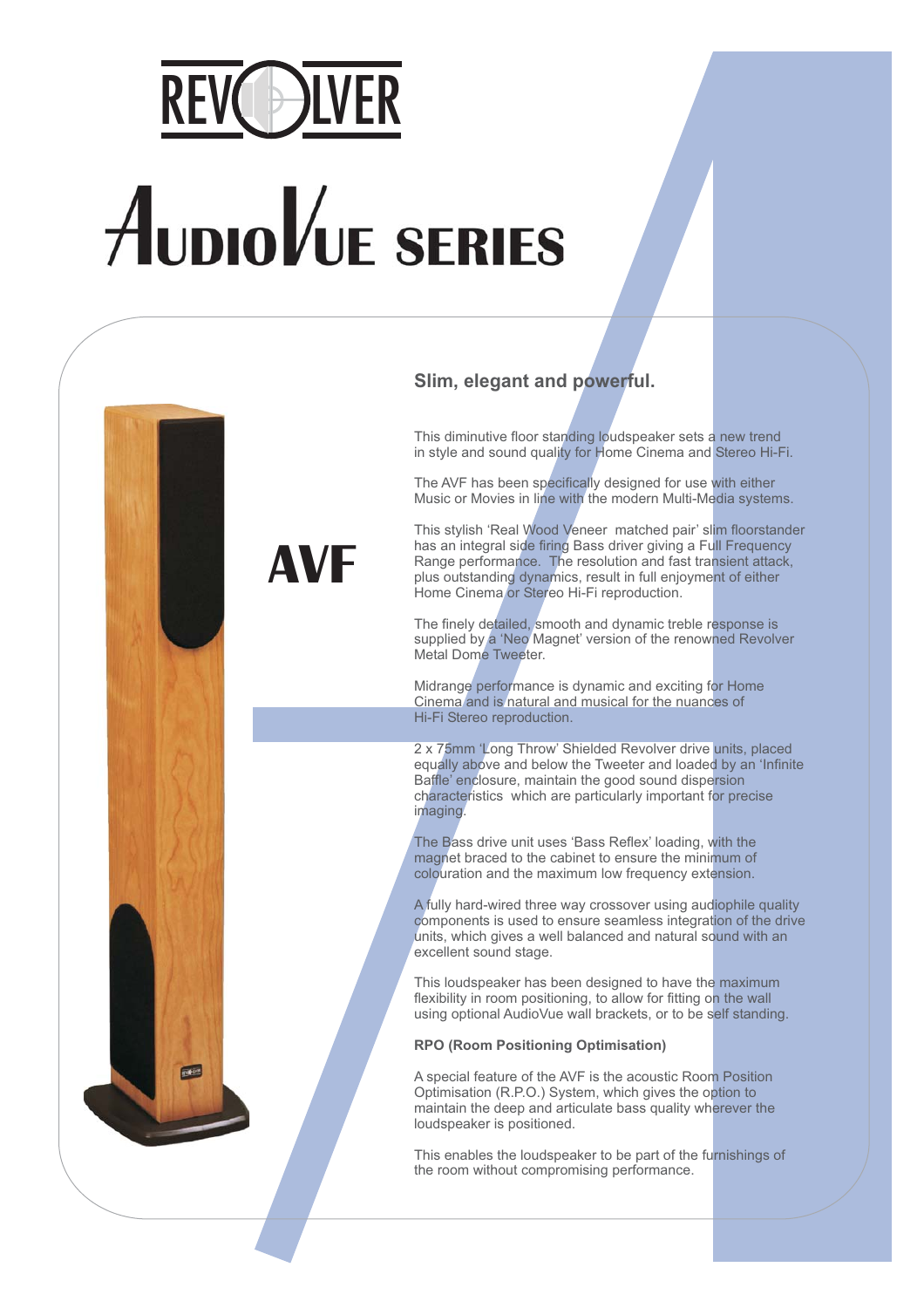

# **AVR**

# **Superb surround sound**

The AVR is a high quality Rear or Surround channel loudspeaker designed for Multi-Media and Home Cinema use when combined with other AudioVue loudspeakers.

Sonically matched with the AVF and AVC models, the AVR will give the consistent sound presentation necessary for all the Multi-Media formats

This Surround or Rear channel AVR can also be used for Front and Rear channels where space is at a premium. An AVC Centre channel model and a AVS Sub-Woofer would then be required to complete the system.

### **AVC and AVR special features**

2 x High Quality 'Long Throw' 75mm Bass-Midrange shielded drive units plus the 'Neo Magnet' version of the renowned Revolver Metal Dome Tweeter combine to give superb resolution and dynamics for the clarity of dialogue and effects so necessary for a Home Cinema loudspeaker.

A 2 way 'Hard Wired' crossover is utilised using Audiophile components to ensure seamless integration of the drive units and to maintain good sound dispersion across the sound stage.

Real Wood Veneers give a quality look and feel to the cabinets and the style now required in modern homes.

The speakers can be self standing or mounted on the wall using an optional AudioVue wall bracket.

**AVC**



### **Centre stage focus**

The AVC model is a fully dedicated high quality centre channel loudspeaker ideally suited for Multi-Media and Home Cinema use.

The Centre Channel AVC is acoustically matched to the AVF and AVR models to give an integrated tonal balance and maximum sound cohesion throughout the sound stage.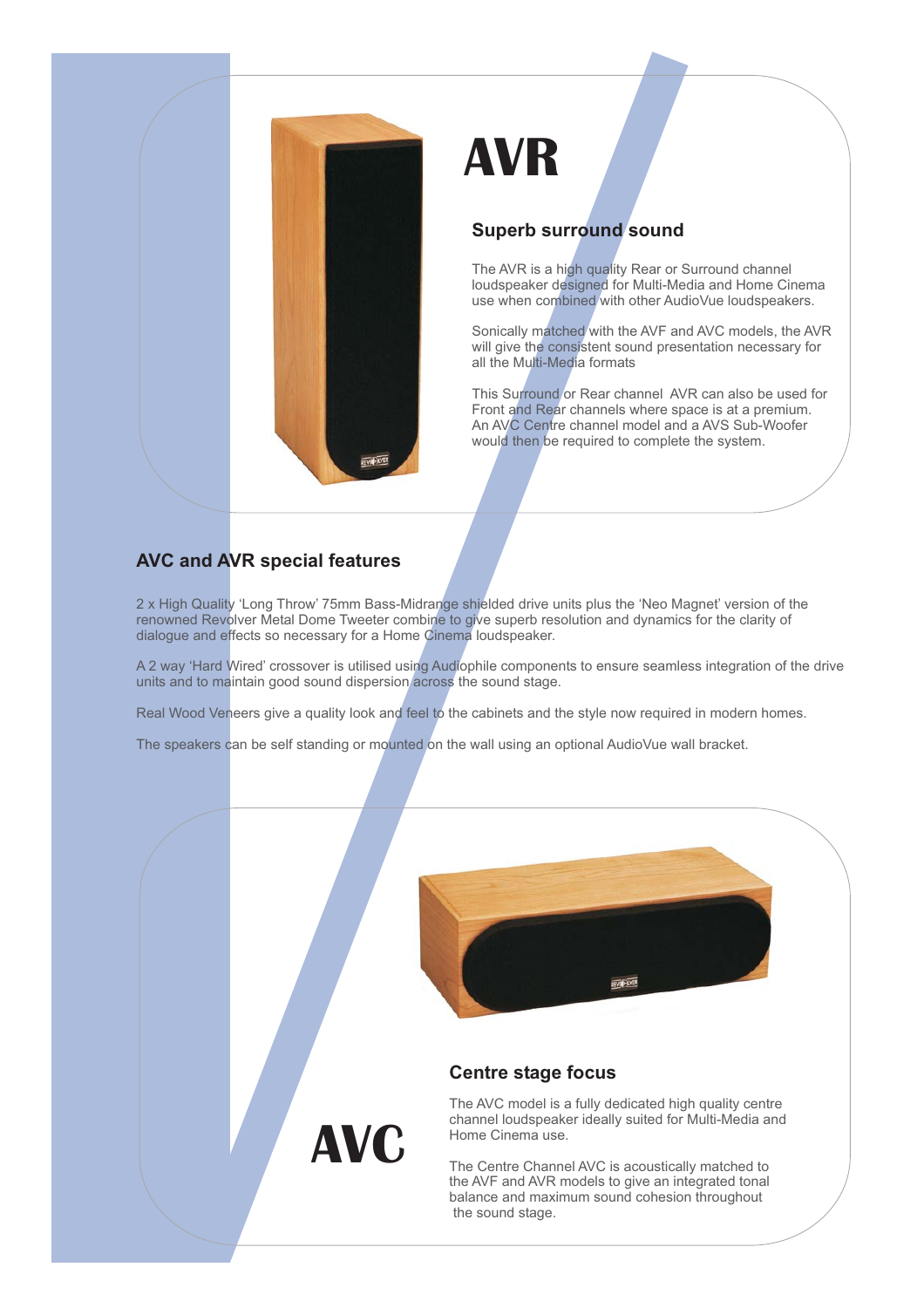# REVC EVER **AUDIOVUE SERIES**



**AVS**

# **Sensational Sub-Woofer**

The AVS is a stylish compact High Quality Sub-Woofer for use in a Stereo, Multi-Media or Home Cinema sound system.

The small size but substantial cabinet is constructed of 18mm thick High Density MDF and is finished in a 'Real Wood Cherry Veneer' to give a style and quality normally associated with home furniture.

A 300 watt high output class 'D' amplifier is used to power and control the 10" long throw Sub-Bass drive unit. The drive unit has a 2" diameter 4 layer High Temperature voice coil and large roll surround. The acoustic loading is an 'Infinite Baffle' or closed box which gives the best transient response and is therefore able to reproduce the very low frequencies with the minimal distortion required of a modern Home Theatre system.

Several types of inputs are available, High Level and Line In level with an adjustable crossover point and Phase allows for maximum flexibility in use.

An Automatic 'switch on and off' facility will switch the Sub-Woofer on when it receives a signal and will switch it off after 15 minutes of non use.

The AVS adds to the weight and scale of the sound experience. Compact enough for any room, it has the power and extension to produce prodigious low frequencies with its 300 watt Amplifier and 'Long Throw' drive unit.

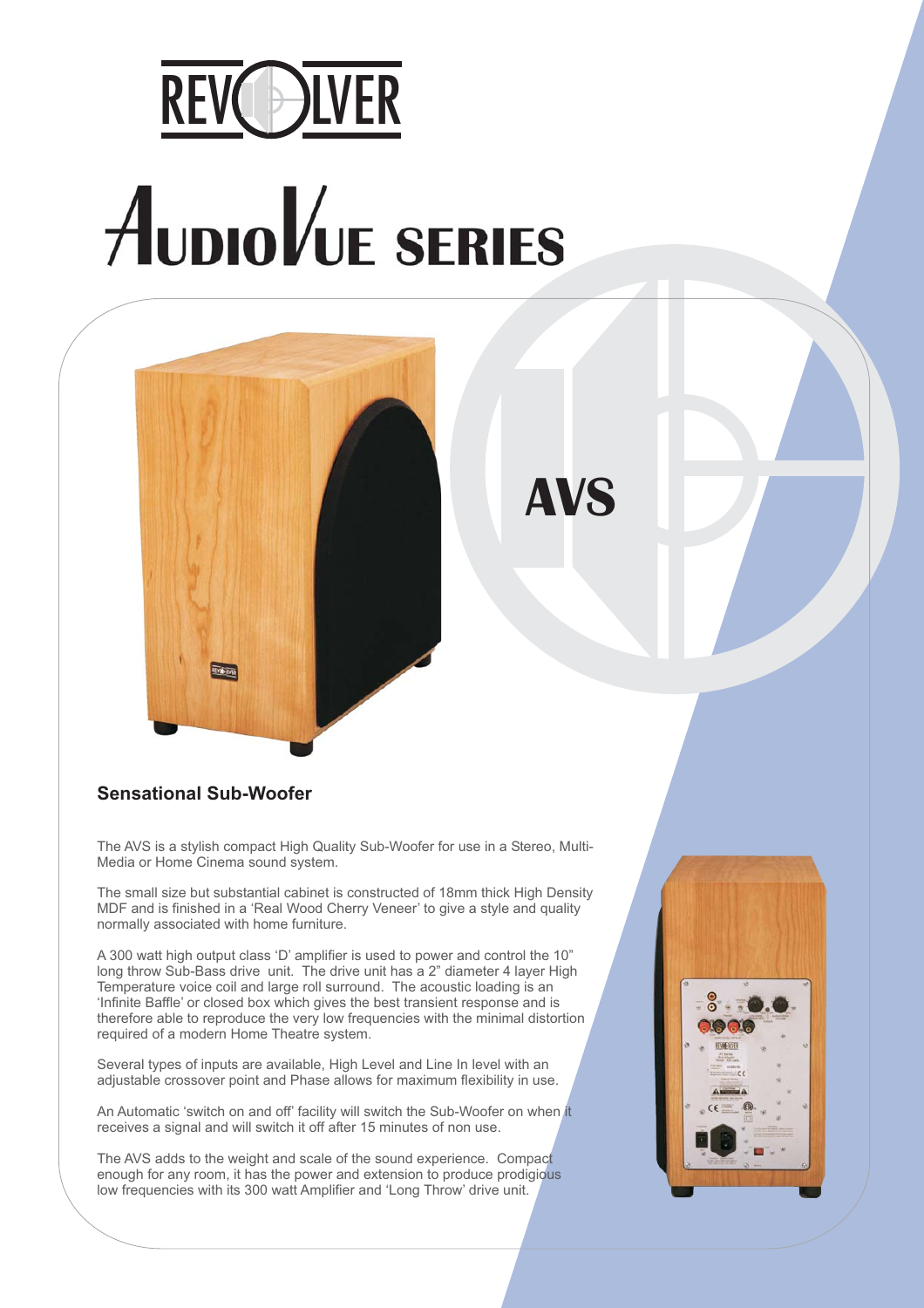# AUDIOVUE SYSTEMS

# **Designed for every home**



This range of systems has been specifically designed to optimise the acoustic performance of the AudioVue range of Home Entertainment loudspeakers to suit any size or style of living room.





**AudioVue 1S**



**AudioVue 2**



**AudioVue 2S**





**AudioVue 3S**



**AudioVue Stereo**